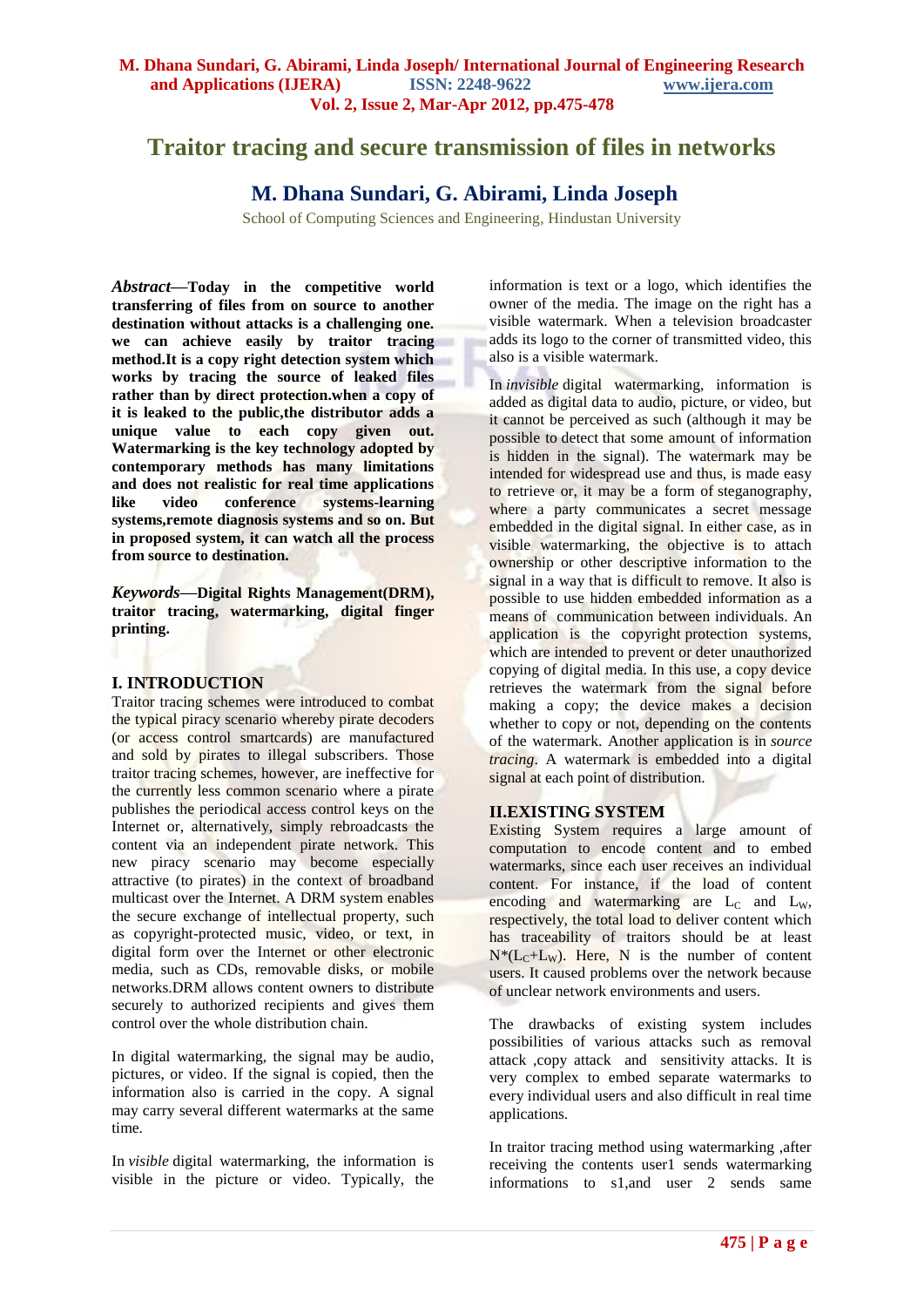## **M. Dhana Sundari, G. Abirami, Linda Joseph/ International Journal of Engineering Research and Applications (IJERA) ISSN: 2248-9622 www.ijera.com Vol. 2, Issue 2, Mar-Apr 2012, pp.475-478**

watermarking informations to s1.This concludes that the content is secondarily delivered from user1 to user2.

## **III.PROPOSED SYSTEM**

The proposed method can determine who is watching the streaming content and whether or not a secondary content delivery exists. This information can be also used with general methods to construct a more practical traitor-tracing system. A method to cope with random errors and burst errors has also been investigated. It can watch all the process until it reaches the destination. A six digit code is sent to the destination via mail or Sms which is derived from the random generator algorithm and finally the file is read by pressing fingerprints in digital fingerprint reader. This code is generated randomly by pseudo random generator algorithm and this not be traited by anyone.

It helps to oversee the flow of contents and know who is watching them without monitoring the streaming data. This reduces not only the security risk on theft by a third party but also by the administrator. It has clear picture about network & its Path**.**

## **IV.ARCHITECTURAL DESIGN**

Assume that the number of multiplications conducted in the calculation of similarity is , M.The total number of multiplications conducted in the proposed method is about  $(S-U)+1\times M$ .

- 1. Here, S and U are the lengths of the server-side traffic pattern and the user-side traffic pattern, respectively.
- 2. M is a constant, which depends on U.
- 3. This calculation cost is much less than the cost of encoding and watermarking.

The content server S distributes the content C. Both users U1 and U2 receive the content C . The routers R1, R3, and R4 observe the amount of traffic. Router R1 monitors the flow of the content server S and sums up the sizes of packets. Here, the proposed system makes use of packet filtering about IP addresses to specify the content server's flow.The obtained information at Routers is sent to the management server M with protocols, such as Simple Network Management Protocol (SNMP) and Internet Control Message Protocol (ICMP).



- 1. gathers up information about traffic amount
- 2. makes traffic patterns
- 3. caluculates the similarity and finds whether a user watches the content or not

## **IV.LITERATURE SURVEY**

#### *A. Traitor tracing*

If some digital content (e.g., a music clip) is encrypted using the public key and distributed through a broadcast channel, then each legitimate user can decrypt using its own private key. Furthermore, if a coalition of users collude to create a new decryption key then there is an efficient algorithm to trace the new key to its creators. Hence, our system provides a simple and efficient solution to the "traitor tracing problem"

In sequential traitor tracing scheme the content is broken into segments and marked so that a rebroadcasted segment can be linked to a particular subgroup of users. Mark allocation for a segment is determined when the re-broadcast from the previous segment is observed. They showed that by careful design of the mark allocation scheme it is possible to detect all traitors.

## *B. Video Fingerprinting*

The main objective of fingerprinting and encryption in a DRM context is to protect video content from a set of attacks applied by one or more attackers. We define an attacker as any individual who attempts to use a given piece of content beyond the terms, if any, negotiated with the content provider. Common attacks on video data include illegal access and tampering. Our work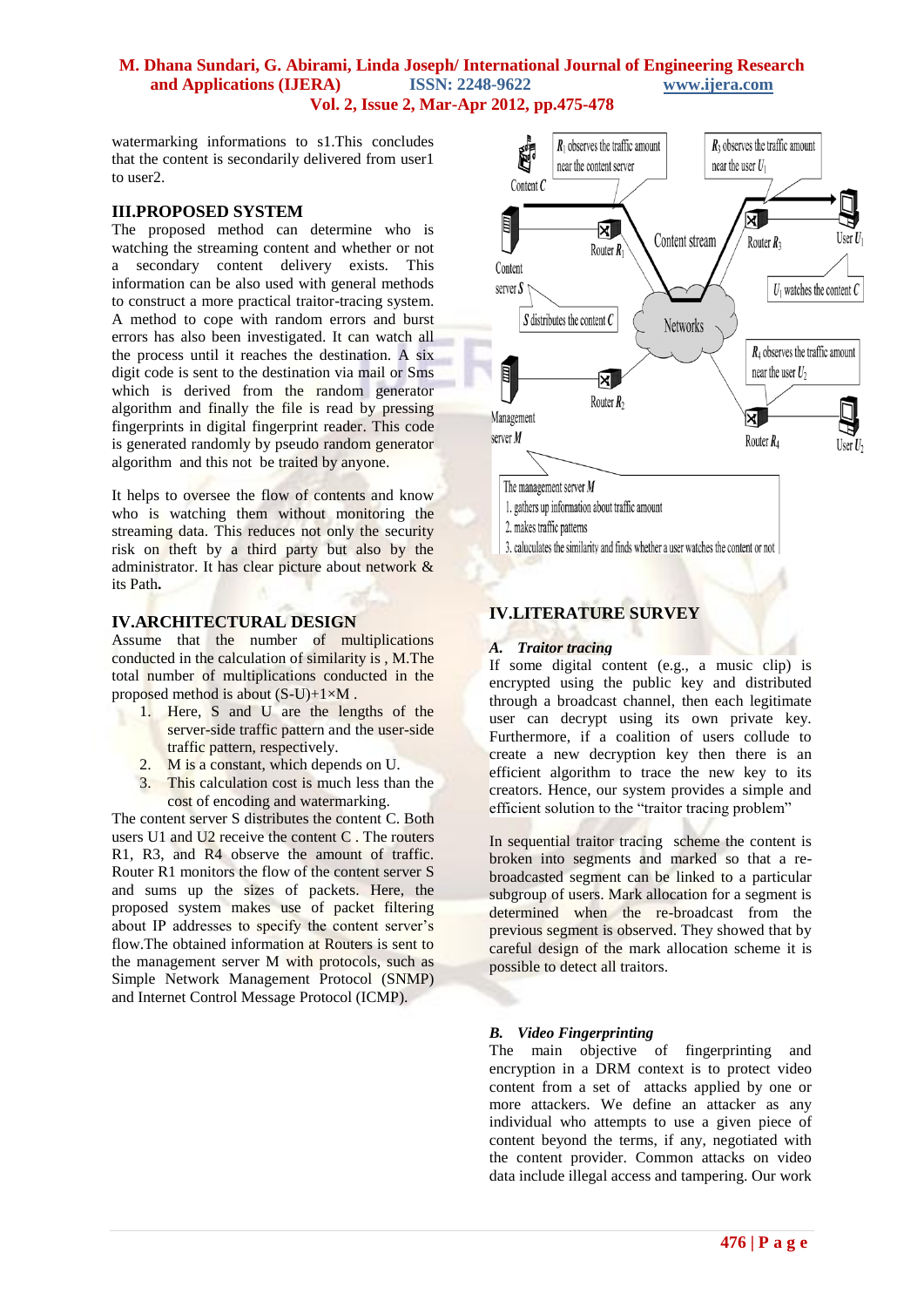## **M. Dhana Sundari, G. Abirami, Linda Joseph/ International Journal of Engineering Research and Applications (IJERA) ISSN: 2248-9622 www.ijera.com Vol. 2, Issue 2, Mar-Apr 2012, pp.475-478**

focuses on the problem of piracy, the illegal duplication and redistribution of content; we call such an attacker a pirate. Overall, the objectives of this paper are twofold: 1) to present a state-of-theart review and tutorial of the emerging areas of video fingerprinting and encryption highlighting design challenges for multicast environments; 2) to propose the approach of *joint* fingerprinting and decryption (JFD) to establish a better compromise between practicality and security for DRM applications*.*

#### *C. Digital Fingerprinting*

Digital fingerprinting is a technique for preventing unauthorized redistribution of multimedia content by embedding a unique identifying signal in each legally distributed copy. When an illicit copy is discovered, the embedded fingerprint can be used to identify the guilty user. A class of powerful attacks against such fingerprinting systems are collusion attacks by a group of users who may attempt to create a version of the content that cannot be traced back to any of them.

## **V.MODULE DESCRIPTION**

#### *A. Processing data from one to another*

In this module, Traitor-tracing methods use digital watermarks and encryption keys to observe propagation of the content .The concept of general traitor tracing is to assign content with an individual identity. Ideally, watermarks embedded in the content are different from one other. A large amount of computations to encode many contents and to embed many watermarks. Since these costs are critical for realtime streaming, the reduction of these computations has been attempted.The file is transferred according to priority scheduling.

## *B. Analysis of Hacker and Digital Graph*

In this module, DRM analyzes the interrupted person. Consequently, when the watermark is used over networks, it causes some problems because of unclear network environments and users. It is desirable to interoperate with a method to find suspicious content distributions without watermarking.

If the graph is above the centre line means someone is hacking and if the graph is below the centre line means no one is hacking the content.

## *C. Finding the interrupt by DRM*

In this module, it does not require any additional computation cost at the content server.Instead,we place a management server to calculate the similiarity of traffic patterns.When we assume that

the total number of multiplications conducted in the calculation of similiarity is M,the total number of multiplications conducted in the proposed method is about  $(S-U+1)*M$ . This calculation cost is much less than the cost of encoding and watermarking.

#### *D. Generation of six digit code and fingerprinting*

The six digit code is designed by the pseudo random generator algorithm.In this algorithm the code is generated randomly and it is sent to the destination via SMS or mail .When the content is sent to the user, DRM detects the traitor in between the process.

Digital Fingerprinting is a technique in which software identifies, extracts and then compresses characteristic components of a video enabling that video to be uniquely identified by its resultant fingerprint. Video fingerprinting is technology that has proven itself to be effective at identifying and comparing digital video data

Instead of username and password ,the client has to give thumb print to open the application.

## **VI.CONCLUSION**

Sequential traceability schemes can be seen as a a step between static and dynamic schemes.The attack model in sequential schemes and dynamic schemes are the same and is different from a static traceability schemes. Traitor-tracing technology is one of these technologies and is used to observe the usage of content. General tracing methods have limitations, because of a high load to produce many contents and the watermark's limitation. To advance the security of content delivery, we proposed a method, which takes advantage of the traffic pattern. To evaluate the performance of the proposed method, simulations and actual experiments were conducted. Finally, we obtained satisfactory results, verifying the effectiveness of our approach.

Furthermore, the most effective way an attacker can manipulate against our system is that the VBR content is changed into a constant bit-rate stream. This is analogous to copying the content into a USB memory and bringing it out from the server illegally.

## **VII. REFERENCES**

- 1. O. Berkman, M. Parnas, and J. Sgall. E±cient dynamic traitor tracing. to appear at SODA 2000, 2000.
- 2. D. Boneh and J. Shaw. Collusion-secure fingerprinting for digital data. In Advances in Cryptology - CRYPTO'95, Lecture Notes in Computer Science. volume 963, pages  $453\overline{465}$ . Springer-